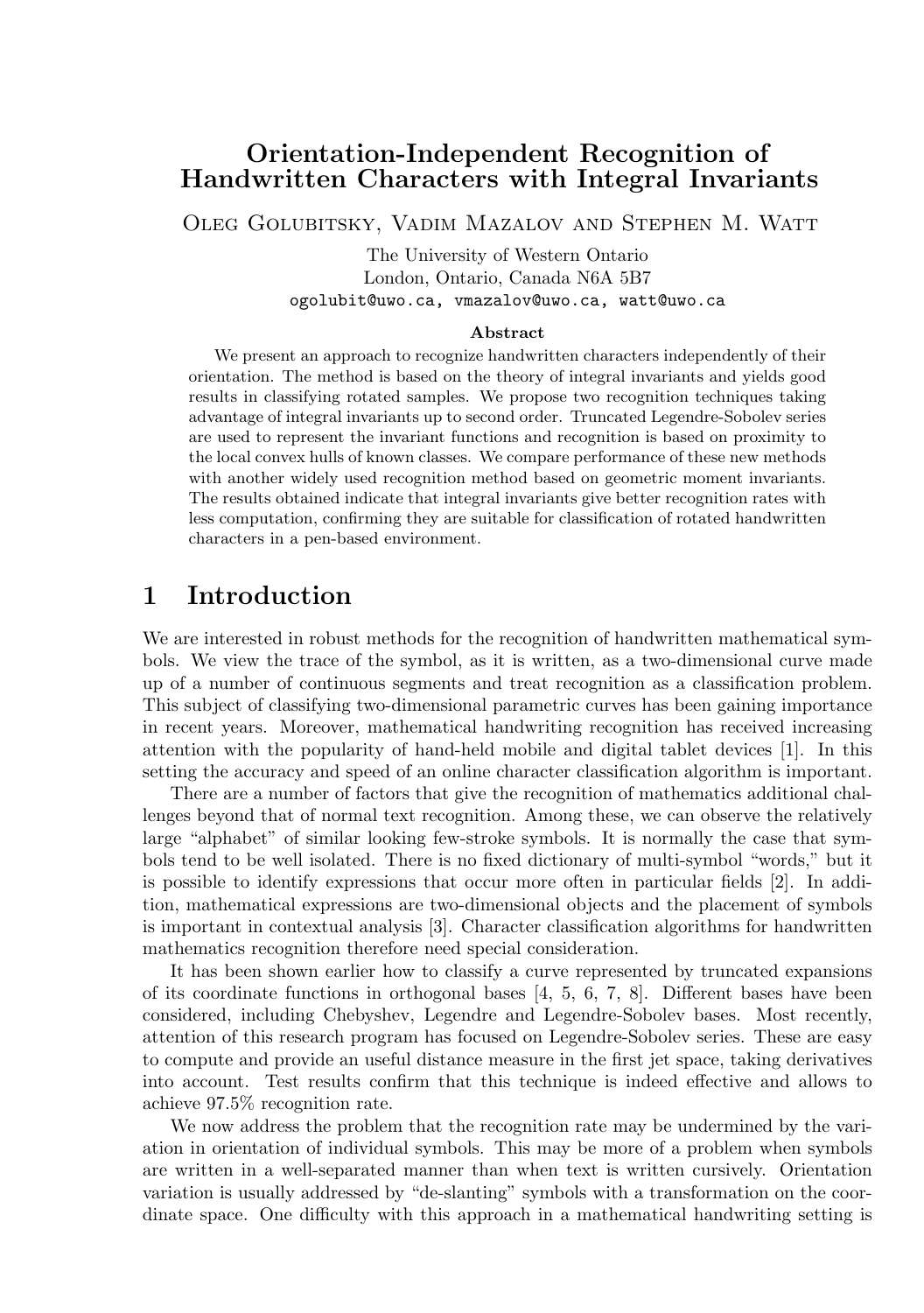

Figure 1: Rotation of a symbol

that different characters may require different correction and the degree of correction is not known in advance. With mathematical handwriting, it can be difficult to detect dominant orientation from symbol features.

Different solutions have been proposed, usually dealing with ad hoc rotation of a character after it is completely written (Figure 1). This rotation, as well as symbol resizing, are performed during a normalization stage in most of the online techniques. We propose a different approach: rather than rotating a sample by some estimated amount, we compute from the sample certain functions that are invariant under rotation. We ask to what extent these transformations affect the classification rate and present new algorithms for classifying symbols in the presence of such transformations. We consider methods using classification with integral invariants (CII) and classification with coordinate functions and integral invariants (CCFII). For these we use the theory of integral invariants of parametric curves [9]. To objectively evaluate recognition rate of the proposed techniques, we compare to a similar algorithm that uses geometric moment functions for the rotation-independent classification. We call this last method classification with coordinate functions and moment invariants (CCFMI).

In our methods, curves are represented as points in a vector space formed by the coefficients of their approximating truncated Legendre-Sobolev series. For CII, we take the integral invariants as the curves to be approximated and look for nearest classes in a manner we describe below. For CCFII, the top N classes are selected with integral invariants, then the sample is rotated to determine the angle which gives minimal distance based on coordinate curves. The CCFMI method is similar to CCFII except that it computes geometric moment invariants to obtain top  $N$  candidates. The proposed algorithms are online in the sense that most of the computation is performed while the sample is written, with minor overhead after pen-up. The algorithms are as well independent of translation and scaling, which is achieved by dropping the constant terms from the series and by normalizing the coefficient vectors, respectively.

This paper is organized as follows. In Section 2 we summarize the theory of integral invariants as applied in our algorithms. In Section 3 we outline concepts of geometric moments and give examples of moment invariants. Algorithms based on integral invariants are described in detail in Section 4. In Section 5 we present the CCFMI algorithm, relying on explanations in Section 4. Experimental settings and performance comparison are given in Section 6. In the conclusion we discuss causes of misclassification and outline directions for improvement of the proposed methods.

# 2 Integral Invariants

Integral invariants provide an elegant approach to planar and spatial curve classification under affine transformations. In terms of handwriting recognition, a symbol is given as a parameterized piecewise continuous curve defined by a discrete sequence of points. For a symbol we compute certain integral quantities from the coordinate functions, which are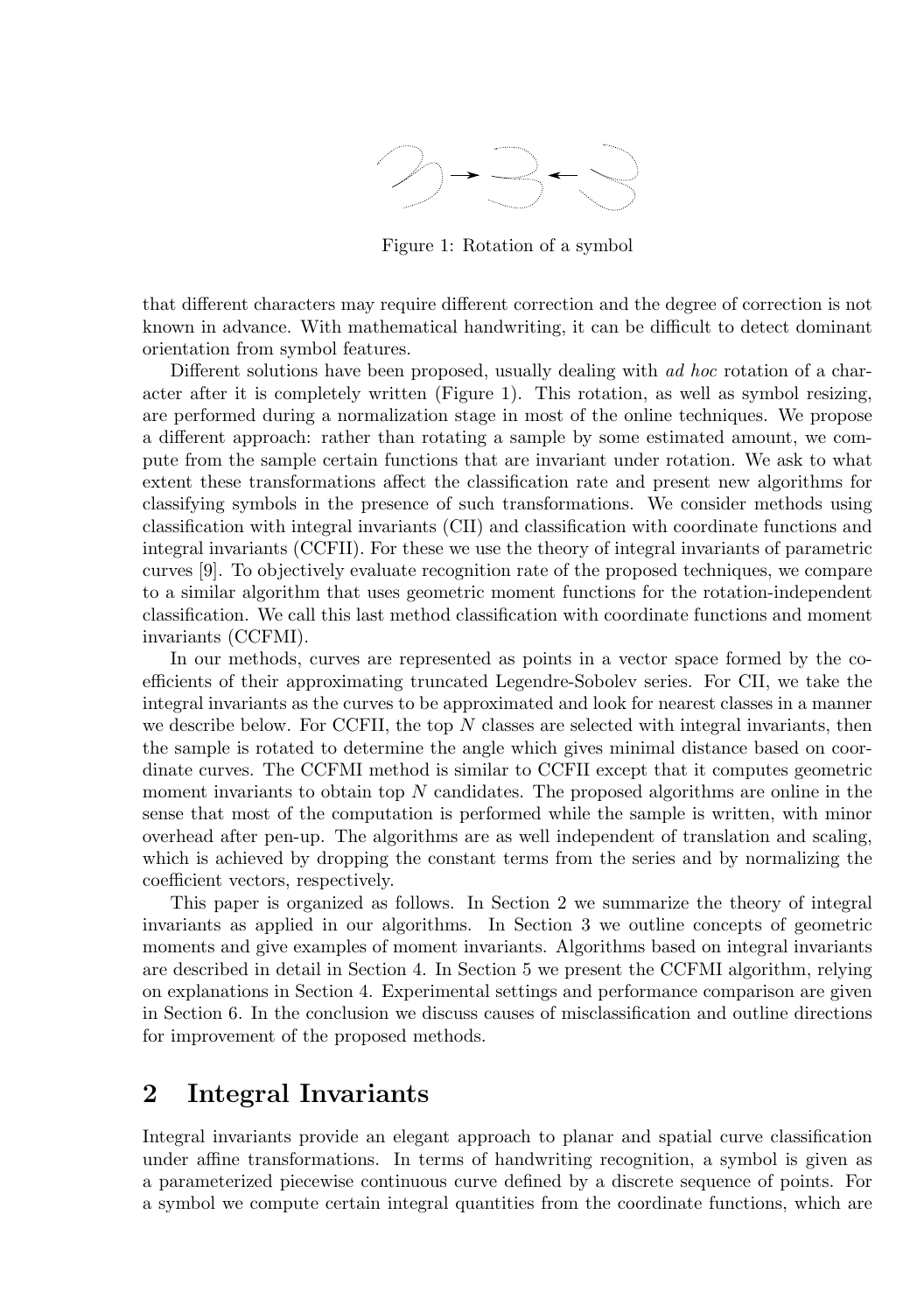

Figure 2: Geometric representation of the integral invariant of the first order

 $L \times 57$ V $\wedge$ l

Figure 3: Ambiguity, introduced by shear and rotation

then also functions of the curve parameterization. Exposing the sample to transformations results in the same invariant functions. As opposed to differential invariants, such integral invariants are relatively insensitive to small perturbations, and are therefore applicable to classification of handwritten characters with sampling noise.

As the name suggests, integral invariant functions are constructed from quantities obtained by integration. We consider the following invariants, defined in terms of the coordinate functions  $X(\lambda)$  and  $Y(\lambda)$ :

$$
I_0(\lambda) = \sqrt{X^2(\lambda) + Y^2(\lambda)} = R(\lambda),
$$

$$
I_1(\lambda) = \int_0^{\lambda} X(\tau) dY(\tau) - \frac{1}{2} X(\lambda) Y(\lambda)
$$

$$
I_2(\lambda) = X(\lambda) \int_0^{\lambda} X(\tau) Y(\tau) dY(\tau) - \frac{1}{2} Y(\lambda) \int_0^{\lambda} X^2(\tau) dY(\tau) - \frac{1}{6} X^2(\lambda) Y^2(\lambda).
$$

In our case  $X(\lambda)$ ,  $Y(\lambda)$  are parameterized by Euclidean arc length. The invariant  $I_1(\lambda)$  can be interpreted geometrically as the area between the curve and its secant (Figure 2). The derivation of these is developed in [9].

Functions  $I_1(\lambda)$  and  $I_2(\lambda)$  are invariant under  $SL(2)$ , the group of special linear transformations, while  $I_0(\lambda)$  is invariant under the action of the special orthogonal group  $SO(2)$ . An invariant under the full affine group can be constructed as the quotient  $I_2(\lambda)/I_1^2(\lambda)$ . This is, however, less stable to compute than  $I_2$ . Instead, by translating the origin and normalizing the size of the sample we can restrict our attention to the  $SL(2)$  invariants without loss of generality.

Among the actions of special linear group, two are of particular interest in handwriting recognition: rotation and shear transformations. The latter, in its full generality, is a separate nontrivial problem and is not considered in this paper. One of the difficulties is in choosing the appropriate shear-invariant parameterization of the coordinate functions. Another problem, arising with mathematical alphabets, is the requirement of careful analysis of transformation limits to avoid blending classes. For example, a sample  $L$  (which initially can be confused with  $\vert$ ), when exposed to shear transformation, becomes a subject to misclassification with ∠. If, in addition, we allow arbitrary rotation and scaling of the √ character, the set of matching candidates will include  $\langle , \rangle$ , 7, V,  $\wedge$ ,  $\rangle$ ,  $\wedge$ ,  $\Gamma$  and  $\wedge$  (Figure 3). Therefore, our attention is currently drawn to the action of the subgroup  $SO(2)$ . We note that in practice shear is seen most on tall, thin symbols and this can to an extent be corrected by rotation.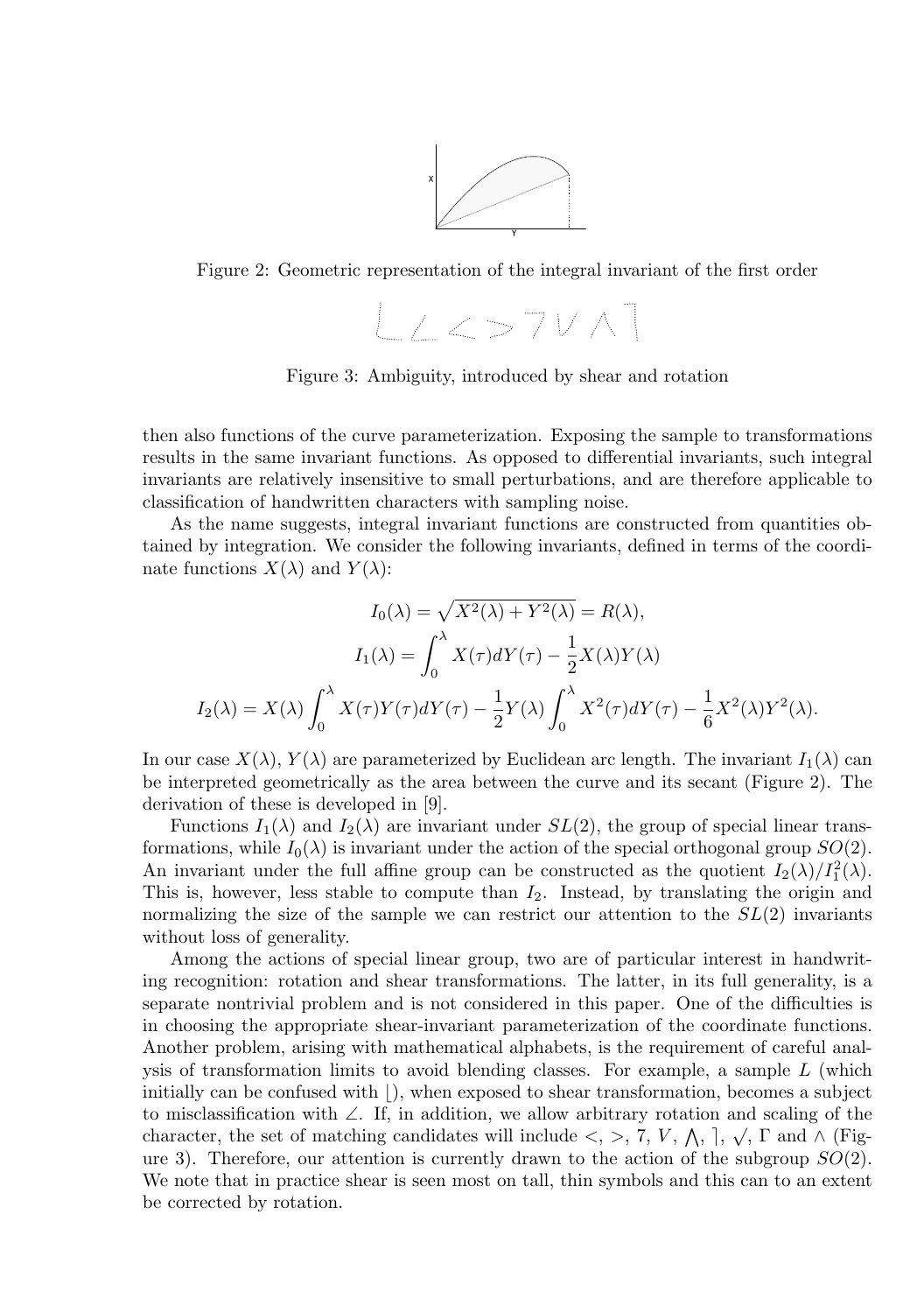The invariant representation of a symbol curve is approximated with Legendre-Sobolev polynomials. Coefficients of the truncated Legendre-Sobolev expansion are used to construct a point for each character in a training set annotated with ground truth. Classification is performed based on the distance from the test point to the convex hull of points in the nearest classes.

Our experiments show that using  $I_2$  gives only a minor increase in the recognition rate (about 1%) in CII, but increases the computational cost significantly. As for CCFII, the nature of the algorithm makes the accuracy of the integral invariant classification less critical. Invariant functions are used only for the purpose of selecting top  $N$  candidate classes, which are subsequently analyzed. The function obtained with invariants  $I_0$  and  $I_1$ was therefore chosen as sufficient.

### 3 Geometric Moments

Similar to integral invariants, moment invariants provide a framework to describe curves independently of orientation. Among moment functions one can select geometric, Zernike, radial and Legendre moments [10]. For the purpose of online curve classification under pressure of computational constraints, geometric moments are of special interest since they are easy to calculate, while invariant under scaling, translation and rotation.

Having been introduced by Hu [11], geometric moments are widely used for shape and pattern classification [10, 12, 13]. A  $(p+q)$ -th order moment of f can be expressed as

$$
m_{pq} = \sum_{x} \sum_{y} x^p y^q f(x, y)
$$

In general, translation invariance is achieved by computing central moments

$$
\mu_{pq} = \sum_{x} \sum_{y} (x - x_0)^p (y - y_0)^q f(x, y), x_0 = \frac{m_{10}}{m_{00}}
$$
 and  $y_0 = \frac{m_{01}}{m_{00}}$ 

and scale normalization is performed as

$$
\eta_{pq} = \mu_{pq} / (\mu_{00})^{(p+q+2)/2}
$$

The first three moment invariants are derived from algebraic invariants and can be represented as

$$
M_1 = \eta_{20} + \eta_{02}, \quad M_2 = (\eta_{20} - \eta_{02})^2 + 4\eta_{11}^2, \quad M_3 = \eta_{20}\eta_{02} - \eta_{11}^2.
$$

Independence of orientation of the above expressions can be verified by substitution with the geometric moments obtained after rotation transformation

$$
m'_{20} = \frac{1 + \cos 2\alpha}{2} m_{20} - \sin 2\alpha m_{11} + \frac{1 - \cos 2\alpha}{2} m_{02},
$$
  
\n
$$
m'_{11} = \frac{\sin 2\alpha}{2} m_{20} + \cos 2\alpha m_{11} - \frac{\sin 2\alpha}{2} m_{02},
$$
  
\n
$$
m'_{02} = \frac{1 - \cos 2\alpha}{2} m_{20} + \sin 2\alpha m_{11} + \frac{1 + \cos 2\alpha}{2} m_{02}.
$$

One can omit translation and scale normalization of moments by normalizing a sample's coordinates first. In this case the moment invariants are derived in terms of moments  $m_{pq}$ .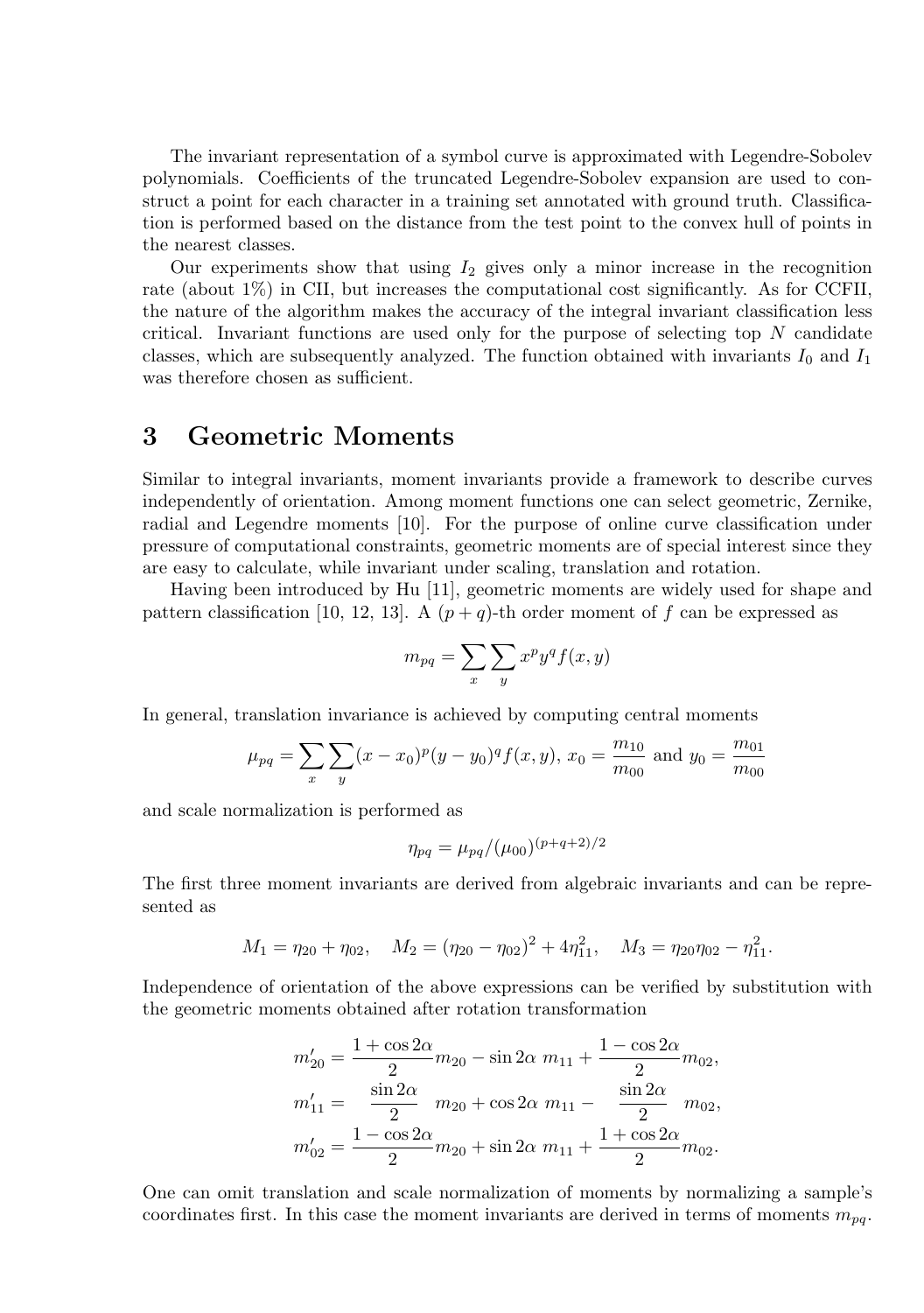### 4 CII and CCFII

Consider the coordinate functions  $X(\lambda)$  and  $Y(\lambda)$  of a single- or multi-stroke sample. Multistroke symbols are represented by the coordinate functions of consecutively joined strokes. The first step to approximate  $X(\lambda)$  and  $Y(\lambda)$  as truncated series in basis of Legendre-Sobolev polynomials. These polynomials are orthogonal with respect to Legendre-Sobolev inner product

$$
\langle f, g \rangle = \int_a^b f(\lambda) g(\lambda) d\lambda + \mu \int_a^b f'(\lambda) g'(\lambda) d\lambda
$$

where the functions  $f(\lambda)$  and  $g(\lambda)$  are differentiable on the interval [a, b],  $\mu$  is a numeric parameter and can be chosen experimentally. It has been shown in [14] that  $\mu = 1/8$  yields good classification results.

Let  $x_0, x_1,...,x_d$  be the coefficients of the approximation for  $X(\lambda)$  and similarly for  $Y(\lambda)$ . Note, that these coefficients are computed while the curve is written with a small constant time overhead after pen-up [7]. We take  $d = 12$ , because it allows us to achieve accurate enough approximation with error unnoticeable to a human [8].

Since the first polynomial (for any inner product) is 1, point  $(x_0, y_0)$  can be thought of as the curve's center. We can therefore normalize the curve with respect to position by simply discarding the first coefficients. Scale normalization is performed by normalizing the vector  $(x_1, ..., x_d, y_1, ..., y_d)$ , taking advantage of the fact that the norm of the vector is proportional to the size of the curve, to obtain  $(\bar{x}_1, ..., \bar{x}_d, \bar{y}_1, ..., \bar{y}_d)$ .

With this approximation, the integral invariant functions take the form

$$
I_0(\lambda) = \sqrt{\left(\sum_{i=1}^d \bar{x}_i P_i(\lambda)\right)^2 + \left(\sum_{i=1}^d \bar{y}_i P_i(\lambda)\right)^2},
$$
  

$$
I_1(\lambda) = \sum_{i,j=1}^d \bar{x}_i \bar{y}_j \left[\int_0^{\lambda} P_i(\tau) P'_j(\tau) d\tau - \frac{1}{2} P_i(\lambda) P_j(\lambda)\right]
$$

Here  $P_i$  denotes the *i*-th Legendre-Sobolev polynomial.

A similar process of approximation is then applied to the invariant functions, yielding a 24-dimensional vector for each sample  $(\bar{I}_{0,1},...,\bar{I}_{0,d},\bar{I}_{1,1},...,\bar{I}_{1,d})$ . Taking the second term in the expression for  $I_1(\lambda)$  as precomputed, the Legendre-Sobolev coefficients can be calculated quickly, in time quadratic in d. The coefficients for  $I_0(\lambda)$  are computed in the same way.

Classification is based on evaluation of the distance from the sample to the convex hulls of the nearest neighbours and selecting the classes with the smallest distance. Different distance measures were considered in previous work [8] with emphasis on fast computation. Manhattan distance was chosen as the most efficient for pre-classification (selecting the nearest neighbours), while square Euclidean distance gave a lower error rate when used as the distance from a sample to the convex hulls.

Computing the distance from a point to a convex hull can be expensive. We were able to specialize the problem by taking the convex hull to be a simplex, since the number of nearest neighbours in our algorithms is less than dimension of the vector space and the points are in generic position. If the points are not in generic position, a minor perturbation is performed, only slightly affecting the distance. We then apply the algorithm recursively to find the projection from the point on the smallest affine subspace containing the simplex, until the projection happens to be inside the simplex. On each iteration the projection is expressed as a linear combination of the vertices of the simplex, considering the vertices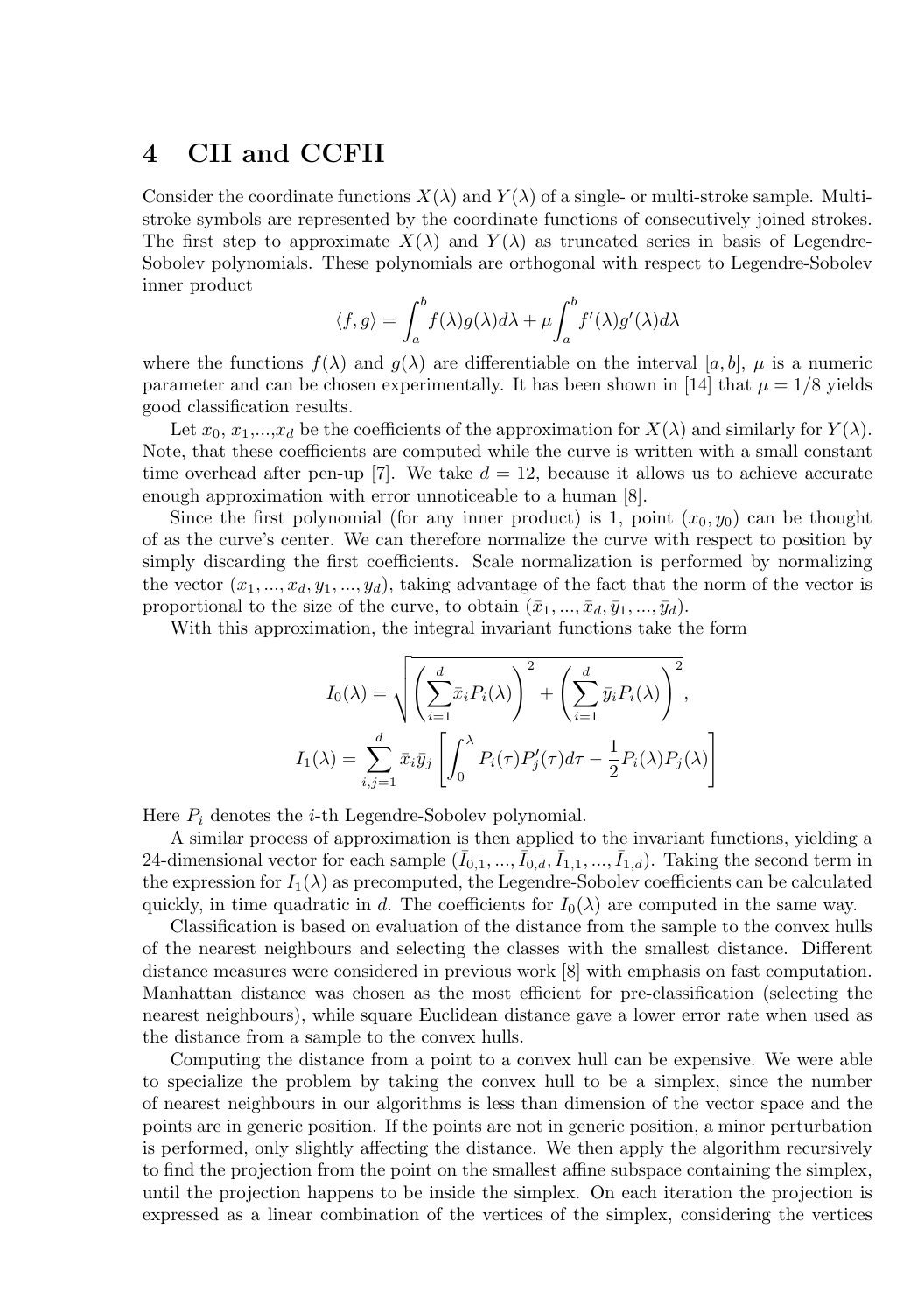with non-negative corresponding coefficients. The complexity of this algorithm is  $O(N^4)$ , where  $N$  is the dimension. In practice it performs much faster, since at each recursive call the dimension often drops by more than one [14].

The CII algorithm relies on approximation of the invariant functions, as described above. We select the class closest to the sample in the space of coefficients of truncated polynomial series. The algorithm does not depend on the number of classes, since only one class is considered.

As an alternative, in CCFII the coefficients  $(\bar{I}_{0,0},\ldots,\bar{I}_{0,d},\bar{I}_{1,0},\ldots,\bar{I}_{1,d})$  are used to select the closest  $N$  candidate classes. The value for  $N$  may be determined empirically to ensure high probability of the correct class being within the ones chosen. Having a fixed small number of classes with the correct class among them, we evaluate the minimal distance from the sample to each class with respect to various sample rotations. This procedure gives correct class as well as the rotation angle. The angle is determined as the solution to the minimization problem

$$
\min_{\alpha} \left( \sum_{k} (X_k - (x_k \cos \alpha + y_k \sin \alpha))^2 + \sum_{k} (Y_k - (-x_k \sin \alpha + y_k \cos \alpha))^2 \right),
$$

where  $X_k$ ,  $Y_k$  are the coefficients of the Legendre-Sobolev approximation of the coordinate functions of the training symbols, and  $x_k$ ,  $y_k$  are the coefficients of the test sample. The global minimum is selected among the output of the function at the boundary points of the closed interval  $\alpha$  and at the stationary point

$$
\alpha = \arctan\left(\frac{\sum_{k}(X_k y_k - Y_k x_k)}{\sum_{k}(X_k x_k + Y_k y_k)}\right).
$$

#### 5 CCFMI

The  $(p+q)$ -th moment functions of a sample's coordinates can be expressed as

$$
m_{pq}(\lambda_{\ell}) = \sum_{i=1}^{\ell} \sum_{j=1}^{\ell} X(\lambda_i)^p Y(\lambda_j)^q f(X(\lambda_i), Y(\lambda_j))
$$

where  $X(\lambda_i)$  and  $Y(\lambda_i)$  are the coordinates X and Y at sample point i. We have taken the intensity function to be of the form  $f(X(\lambda_i), Y(\lambda_j)) = \sqrt{X(\lambda_i)^2 + Y(\lambda_j)^2}$  and work directly with moments, since normalization with respect to size and position is already performed in the algorithm. Specifically, we tested the following rotation invariants

$$
M_0(\lambda) = m_{00}(\lambda),
$$
  
\n
$$
M_1(\lambda) = m_{20}(\lambda) + m_{02}(\lambda),
$$
  
\n
$$
M_2(\lambda) = (m_{20}(\lambda) - m_{02}(\lambda))^2 + 4m_{11}(\lambda)^2.
$$

As in CCFII, CCFMI selects the top N classes with rotation invariant functions. To make a fair comparison, we considered the classification rate for two combinations of moment invariants:  $M_0(\lambda)$ ,  $M_1(\lambda)$  and  $M_1(\lambda)$ ,  $M_2(\lambda)$ . Classification with  $M_1(\lambda)$ ,  $M_2(\lambda)$  in general gave 3% higher error rate. We therefore focused our attention on improving the recognition rate of  $M_0(\lambda)$  and  $M_1(\lambda)$  by variation of number of classes and number of nearest neighbours. Details of our experiments are described in the following section.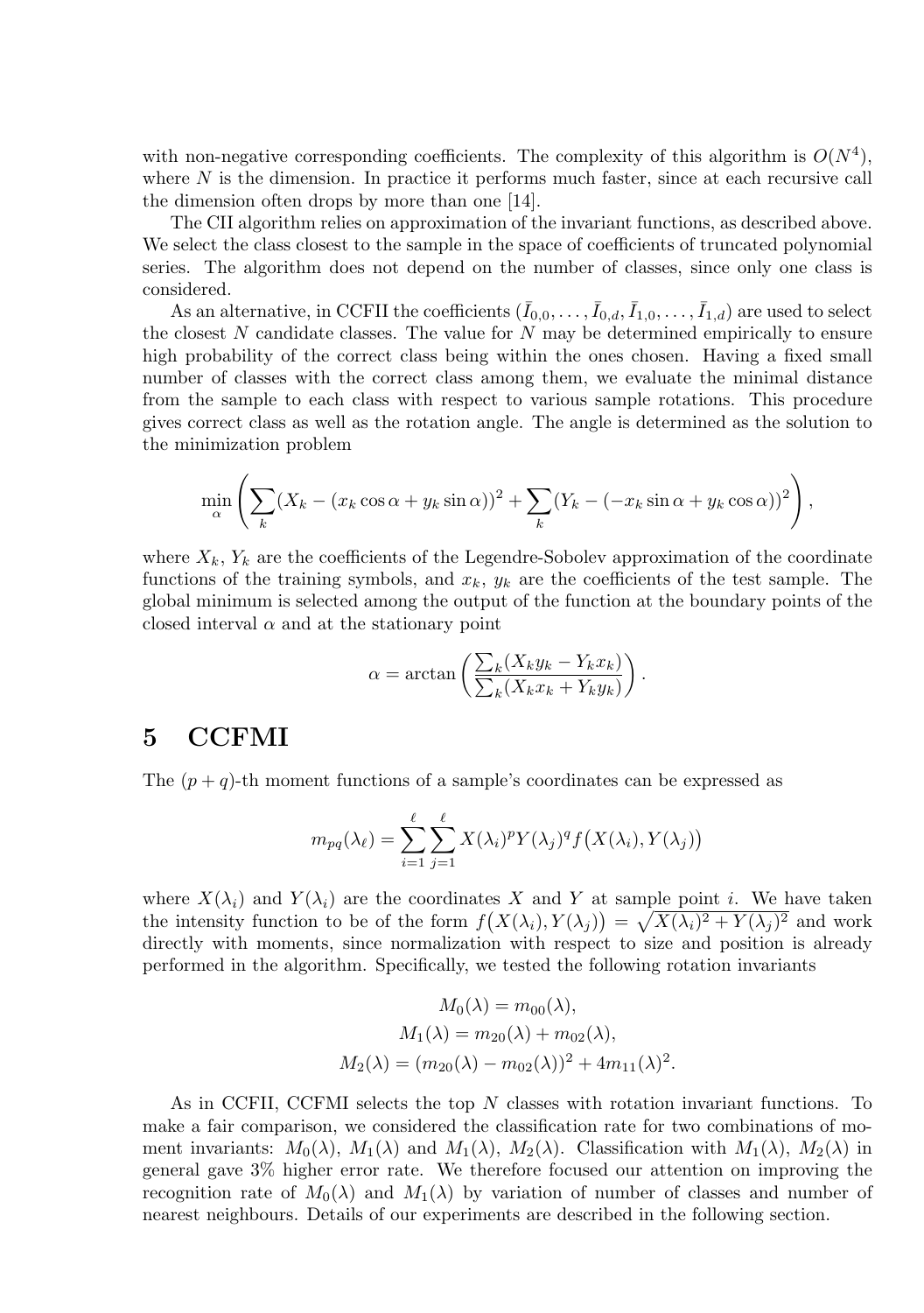Table 1: Presence  $(\%)$  of the correct class within the top N classes, CCFII

| $N=1$ 2 3 4 5 6 7 10 15 20 25                          |  |  |  |  |  |
|--------------------------------------------------------|--|--|--|--|--|
| 87.9 95.1 96.8 97.7 98.3 98.7 98.9 99.4 99.5 99.5 99.5 |  |  |  |  |  |

Table 2: Error rate (%), depending on number of nearest neighbours, CCFII

| angle<br>(radians) | $K=8$ | 10  | 12  | 14  | 16  | 18  | 19  | 20  | 21  | 22      |
|--------------------|-------|-----|-----|-----|-----|-----|-----|-----|-----|---------|
| $\theta$           | 4.4   | 3.9 | 4.2 | 4.0 | 3.9 | 3.9 | 3.8 | 3.7 | 3.8 | $3.8\,$ |
| 0.3                | 6.2   | 5.7 | 5.7 | 5.4 | 5.4 | 5.4 | 5.3 | 5.3 | 5.4 | 5.4     |
| 0.5                | 7.4   | 6.9 | 6.8 | 6.7 | 6.6 | 6.5 | 6.4 | 6.4 | 6.5 | 6.5     |
| 0.7                | 8.5   | 7.9 | 7.7 | 7.6 | 7.4 | 7.4 | 7.2 | 7.2 | 7.3 | 7.4     |
| 0.9                | 9.3   | 8.8 | 8.6 | 8.3 | 8.2 | 8.2 | 8.2 | 8.1 | 8.2 | 8.2     |
| 1.1                | 9.6   | 9.0 | 8.7 | 8.6 | 8.4 | 8.4 | 8.2 | 8.2 | 8.4 | 8.4     |
| average            | 7.5   | 7.0 | 7.0 | 6.8 | 6.6 | 6.6 | 6.5 | 6.5 | 6.6 | 6.6     |

# 6 Experimental Details and Evaluation of Results

Our dataset comprised 50,703 handwritten mathematical symbols from 242 classes. All samples were represented in a uniform InkML format [15] and stored in a single file. Each symbol definition included the number of strokes and the  $(X, Y)$  coordinates of the trace sample points. For some symbols we also had information about timing, pen-up strokes, pen pressure and context (the formula containing the symbol). This additional information was not used in the present experiment.

All symbols had been inspected visually in order to discard samples unrecognizable by a human. Symbols that looked to a human reader as belonging to more than one class were labeled with all those classes. Classes that were indistinguishable without context were merged. For example, we united the classes "Capital O, little o, omicron, zero", capital Greek letters with Latin analogues, etc. As a result, 38,493 samples had one class label, 10,224 samples had 2 class labels, 1,954 samples had 3, 19 samples had 4, and 13 samples had 5. This resulted in 378 composite sets.

To implement 10-fold cross-validation we randomly divided the dataset into 10 parts, preserving the proportions of class sizes. The normalized Legendre-Sobolev coefficient vectors of coordinate functions of randomly rotated symbols, as well as coefficients of integral invariants were pre-computed for all symbols. See [8] for more detailed description of the experimental settings.

According to our tests, CII gives a 88% recognition rate. This recognition rate does not depend on the angle to which test samples are rotated. Neither does the frequency of occurrence of the correct class in the top  $N$  classes depend on rotation angle.

To measure the best performance of CCFII, we first determined experimentally the number N of top classes required to contain the correct class most of the time. The results obtained are shown in the Table 1. We find  $N = 20$  to be an appropriate balance between accuracy and the complexity introduced by integral invariants. With fixed  $N$ , the relationship between the number of nearest neighbours  $K$  and the error rate for different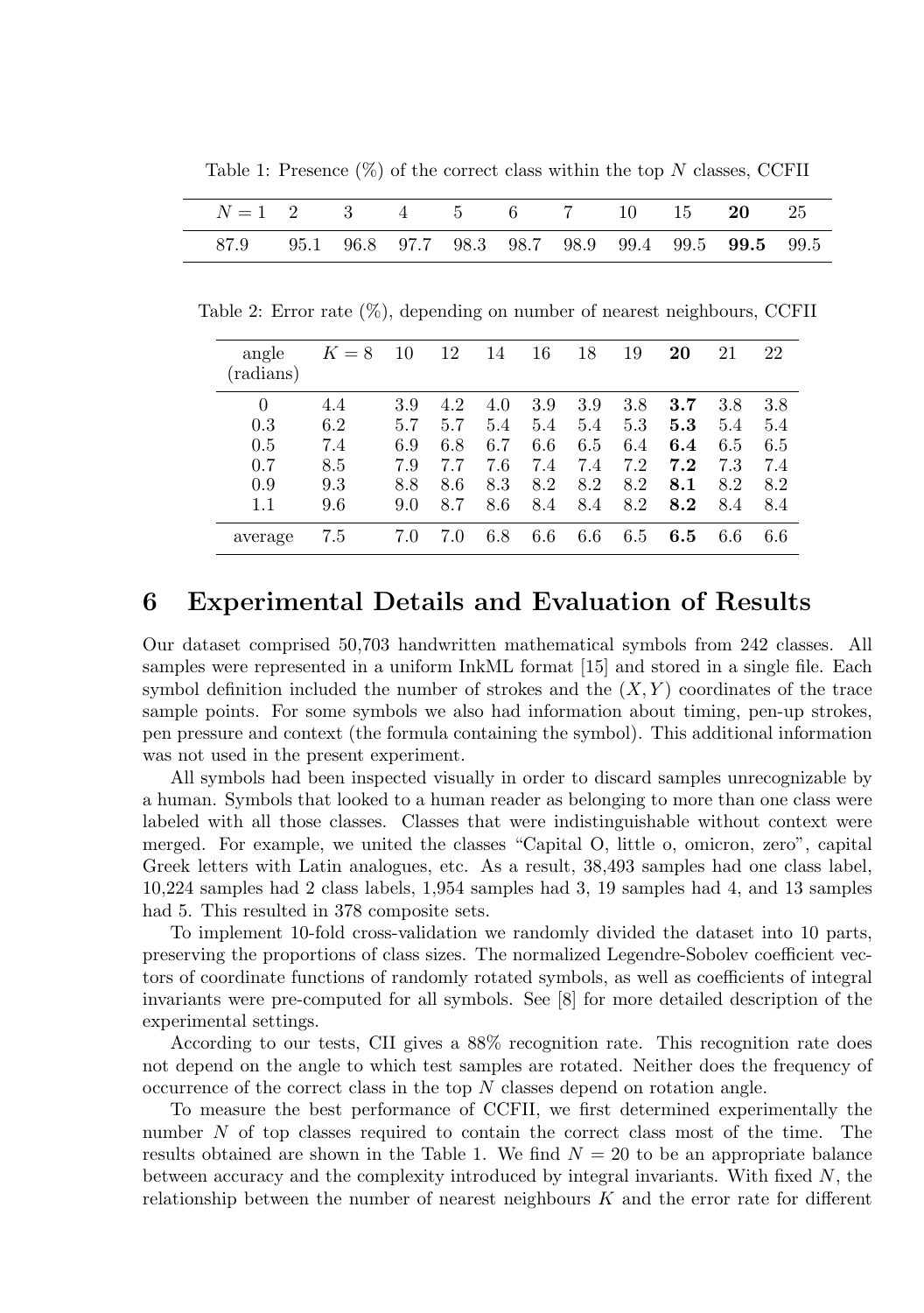Table 3: Presence  $(\%)$  of the correct class within the top N classes, CCFMI

| $N=1$ 2 3 4 5 10 20 30 40 50 55                        |  |  |  |  |  |
|--------------------------------------------------------|--|--|--|--|--|
| 51.5 68.3 77.2 82.2 85.9 95.3 98.8 98.9 99.0 99.0 99.0 |  |  |  |  |  |

Table 4: Error rate (%), depending on number of nearest neighbours, CCFMI

| angle<br>(radians) | $K=8$ | 10   | 12   | 14   | 16   | 18       | 20   | 21   | $\bf{22}$   | 23   |
|--------------------|-------|------|------|------|------|----------|------|------|-------------|------|
| $\theta$           | 7.0   | 6.6  | 6.4  | 6.2  | 6.1  | 6.1      | 5.9  | 5.8  | 5.8         | 6.0  |
| 0.3                | 8.0   | 7.8  | 7.6  | 7.4  | 7.2  | 7.1      | 7.0  | 7.2  | 7.1         | 7.2  |
| 0.5                | 9.3   | 9.1  | 8.9  | 8.5  | 8.3  | 8.3      | 8.2  | 8.2  | 8.1         | 8.3  |
| 0.7                | 10.4  | 10.1 | 9.9  | 9.5  | 9.4  | 9.2      | 9.1  | 9.2  | 9.2         | 9.3  |
| 0.9                | 11.5  | 11.1 | 10.8 | 10.4 | 10.2 | 10.2     | 10.1 | 10.0 | <b>10.0</b> | 10.0 |
| 1.1                | 11.4  |      | 10.7 | 10.4 | 10.2 | $10.1\,$ | 10.1 | 10.0 | 10.0        | 10.0 |
| average            | 9.6   | 9.3  | 9.1  | 8.7  | 8.6  | 8.5      | 8.4  | 8.4  | 8.4         | 8.5  |

Table 5: Error rates of CII, CCFII and CCFMI

| $\alpha$ , rad. 0.0 0.1 0.2 0.3 0.4 0.5 0.6 0.7 1.0 1.1                                                                           |  |  |  |  |  |
|-----------------------------------------------------------------------------------------------------------------------------------|--|--|--|--|--|
| CII 12 12 12 12 12 12 12 12 12 12<br>CCFII 3.7 3.9 4.5 5.3 5.9 6.4 6.6 7.2 8.2 8.2<br>CCFMI 5.8 5.9 6.5 7.1 7.7 8.1 8.7 9.2 10 10 |  |  |  |  |  |

angles is shown in the Table 2. We observed that CCFII gives the best recognition rate for  $K = 20$ . In this framework, CCFII's rate starts at 96.3% for non-rotated samples and decreases slightly with increase in angle, but never approaches CII (see Table 5).

A similar approach was taken to measure the performance of CCFMI. We first measured the number of classes  $(N = 50)$  required to contain the correct class most of the time (Table 3) and then found the K that yields the best classification results (Table 4).

A comparison of the performance of CCFII and CCFMI is presented in Figures 4 and 5. Relative classification results are shown in Table 5 and Figure 6. We see that CCFII has a better error rate, while requiring fewer candidate classes and fewer nearest neighbour computations.

# 7 Conclusion

We have presented methods to classify handwritten characters, independently of orientation, based on integral invariants and have compared them with classification using geometric moment invariants. We have observed that integral invariants perform better while requiring less computation. We therefore conclude that integral invariants are a suitable instrument in the recognition of handwritten characters when orientation is uncertain.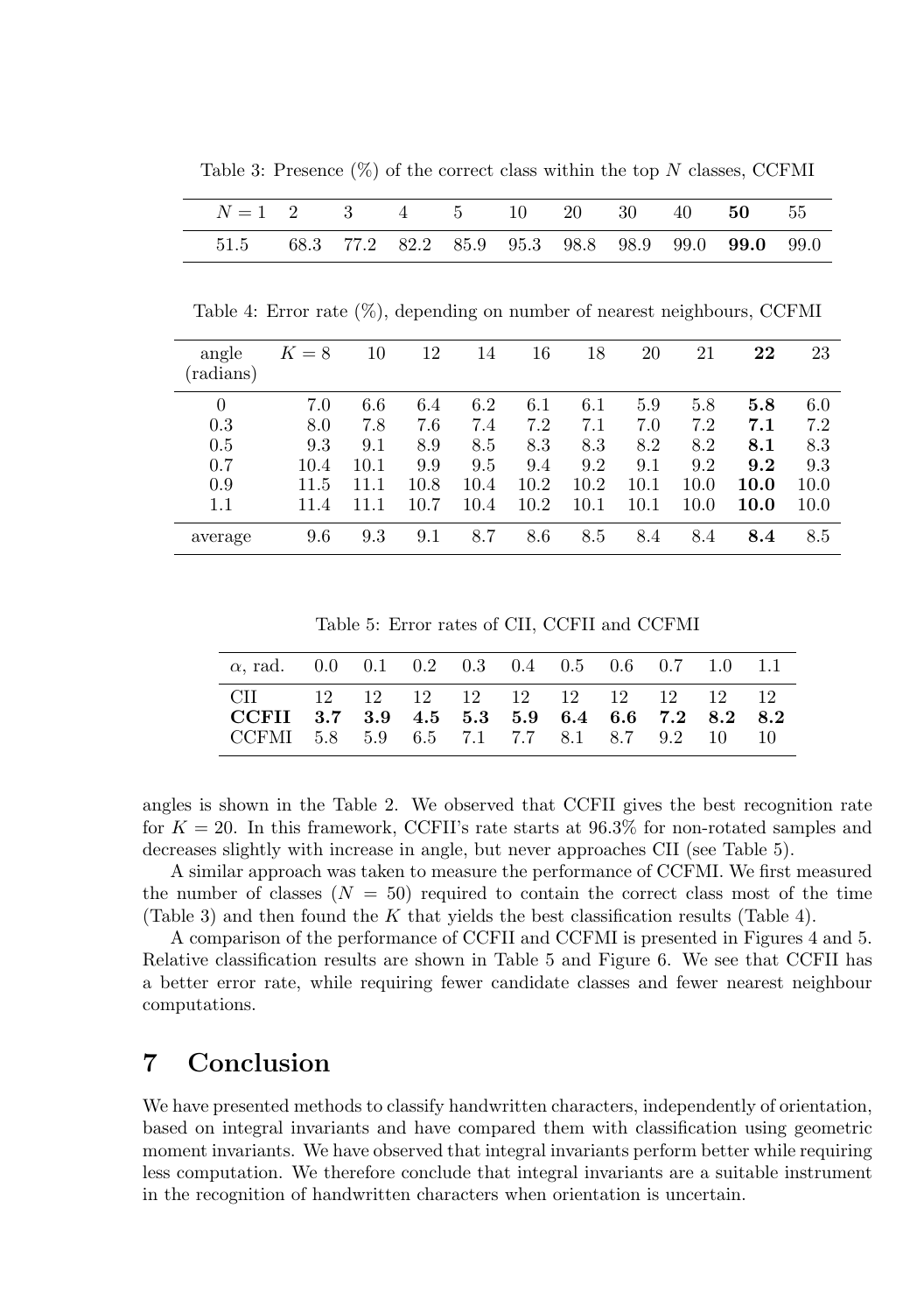

Figure 4: Presence of the correct class within N for CCFII (left) and CCFMI (right)



Figure 5: Error rate for different  $K$  for CCFII (left) and CCFMI (right)



Figure 6: Error rates of CII, CCFII, CCFMI

As expected, we noticed an increase in error rate with the rotation angle for CCFII and CCFMI (Figure 6). The typical misclassifications that arise are when distinct symbols have similar shape and are normally distinguished by their orientation, for example "1" and "/", "+" and " $\times$ ", "U" and " $\subset$ ". As a possible solution to this, a system could consider the tendency to write characters in similar orientations and restrict the range of angles for nearby symbols. A technique similar to CCFII can be applied to classify symbols as part of an expression with small adjustments to the minimization function. This approach has a number of other benefits, such as contextual and notational analysis, and should be considered as a logical continuation of the work presented.